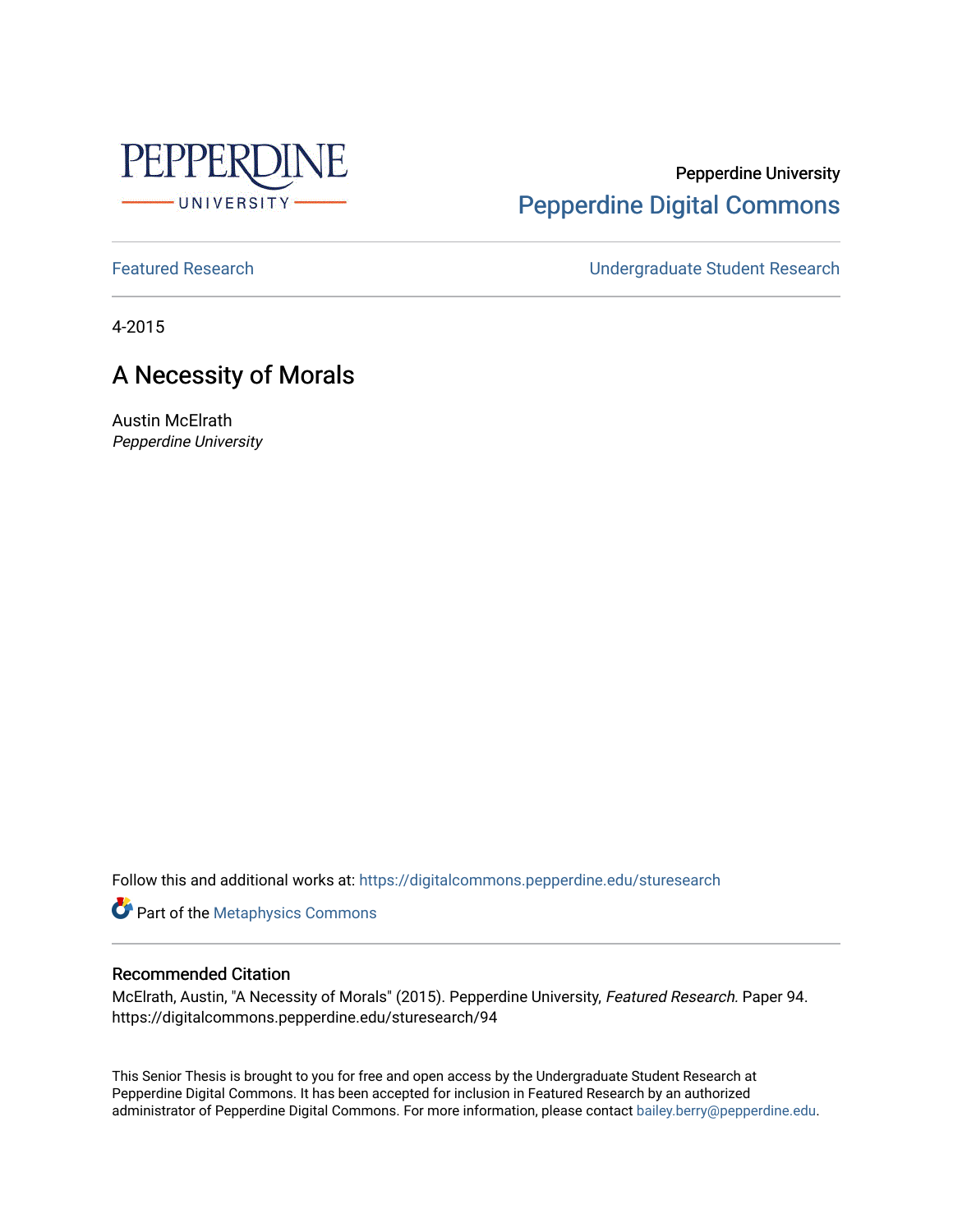"A Necessity of Morals"

Austin McElrath

Senior Philosophy Seminar The Metaphysics of Free Will Pepperdine University Malibu, California April 27, 2015 Word Count: 5008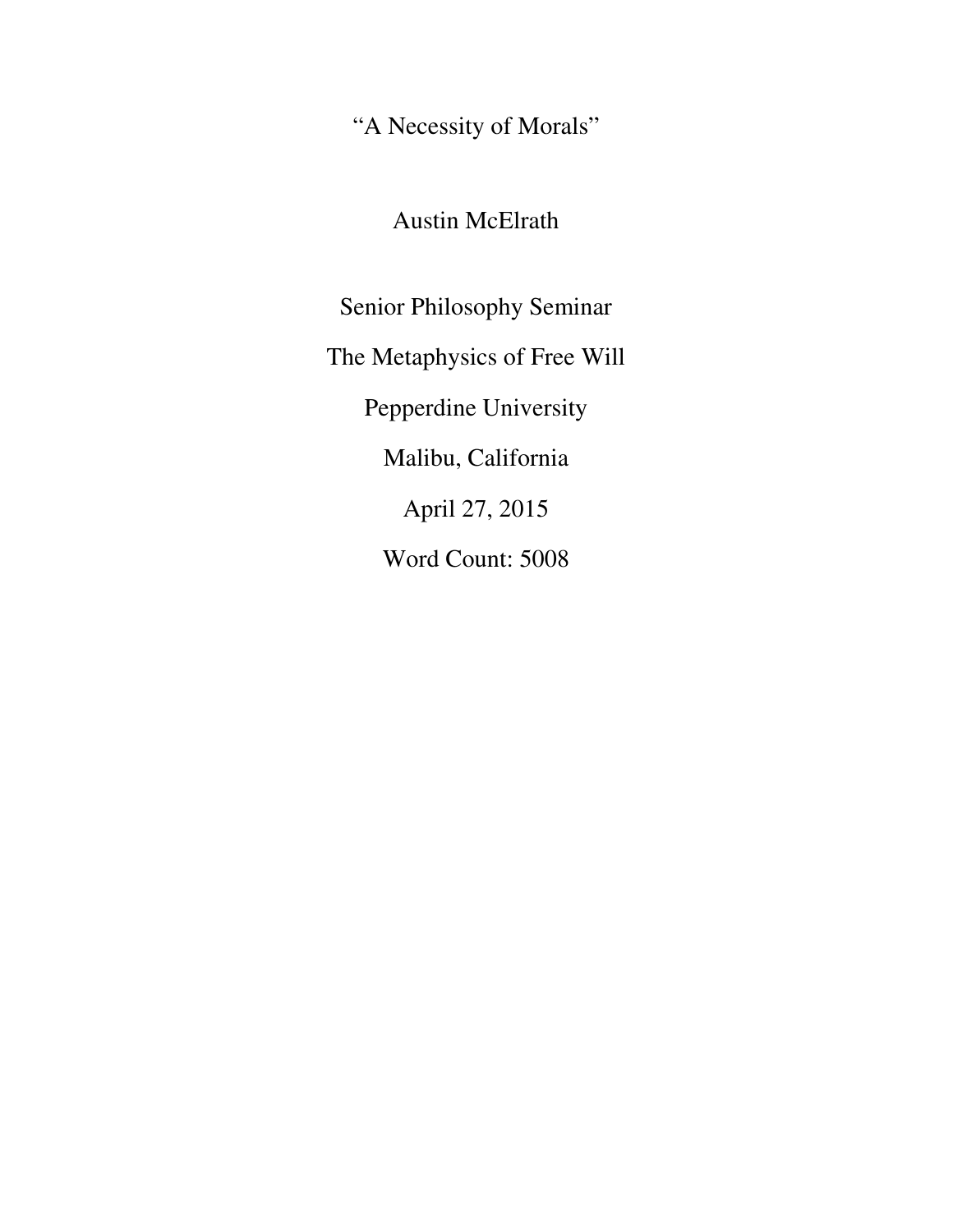# A Necessity of Morals

## **Introduction**

-

 In his address to the senior philosophy seminar at Pepperdine University on March  $11<sup>th</sup>$ , 2015 Dr. John Martin Fischer told the students that his initial motivation for his work *The Metaphysics of Free Will* was "to defend moral culpability from the threats of causal determinism and divine omniscience" while also asserting semi-compatibilism. Taking that a step further, the goal for my own work is to defend our need for moral culpability from a metaphysical standpoint. In this essay I will argue that ultimately there are only two possibilities when it comes to a moral-metaphysical framework, only one of which involves human culpability: either human existence has intrinsic meaning and worth, therefore giving weight to our moral decision making and warranting our own culpability when making moral judgments, or that there is ultimately no objective value to human existence, thereby neutralizing any supposed moral implications attached to our actions.

Western Civilization has arrived at a point where it is now a commonly held belief that morality is relative to the culture that employs it and that there are no universally set ethical principles that people should be compelled to follow. This vague, harmless, and socially appeasing view goes by many names: Postmodernism, relativism, binkyism<sup>1</sup> (credit to Mason Marshall, this one is my personal favorite), the list goes on.

<sup>&</sup>lt;sup>1</sup> Mason Marshall. Handout, "Binkyism" Modern Philosophy Course. Pepperdine University, Spring 2015:

<sup>&</sup>quot;Binkyism is the view that there are certain beliefs which for the following reasons are not worth evaluating. 1. Their truth or falsity is relative to persons or cultures 2. They haven't been shown to be true 3. They can't be shown to be true 4. They can't be true or false. Binkyism is a response to a pervasive problem. Nowadays public debate on political, ethical, and religious issues has a shrill tone: Bill O'Reilly, John Stewart, Bill Maher, and everyone else talk as if people who disagree with them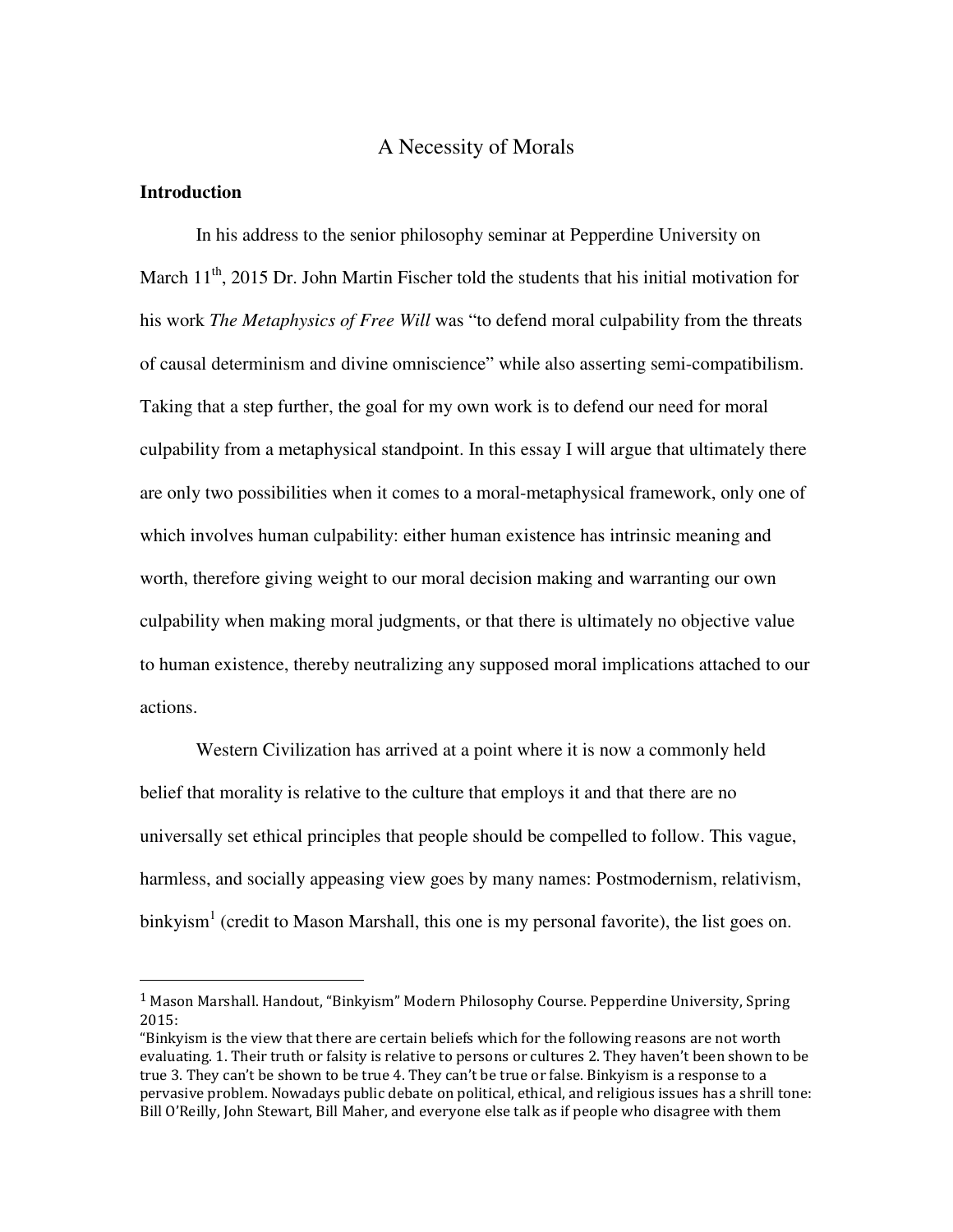While such a claim may seem appealing in that it is inherently inclusive of outside cultures and beliefs within any given social framework, most especially a "pluralistic society" like the modern western world it also carries the (allegedly<sup>2</sup>) unintended consequence of robbing morality of its value in the form of human culpability.

My first task is to track the status of said culpability through the different metaphysical theories contained under the umbrella of the free will problem. From there I can begin to devise what meta-ethical frameworks best fit with what I know about free will. Throughout this essay I will be drawing heavily from the works of the philosopher Robert Kane, namely *A Contemporary Introduction to Free Will* and *Ethics and the Quest for Good.* 

### **Argument A: Establishing a Need for a Metaphysical Framework**

While naysayers may cry out in protest that this "unintended consequence" is harmless, I remain thoroughly unconvinced. Any notion that human beings when left alone will naturally gravitate towards performing selfless acts in the name of goodness rather than succumbing to their biologically preprogramed (and evolution tested), survival ensuring selfish tendencies remains in my view an utter fantasy. This is what necessitates law and order, whether it be physically enforced by the state or metaphysically imposed by a higher power.

Still, dissenters may cry out that it is not the purpose of the law to legislate and enforce morality—I both agree and disagree with that statement. Morality informs the law, and the law is designed to preserve the liberty of the citizens who follow it while

<u>.</u>

aren't just mistaken but are also either stupid or perverse. Binkyism is supposed to combat the problem by making us less sure of ourselves: the hope is, if we're less confident that we are correct, we'll all be gentler with one another."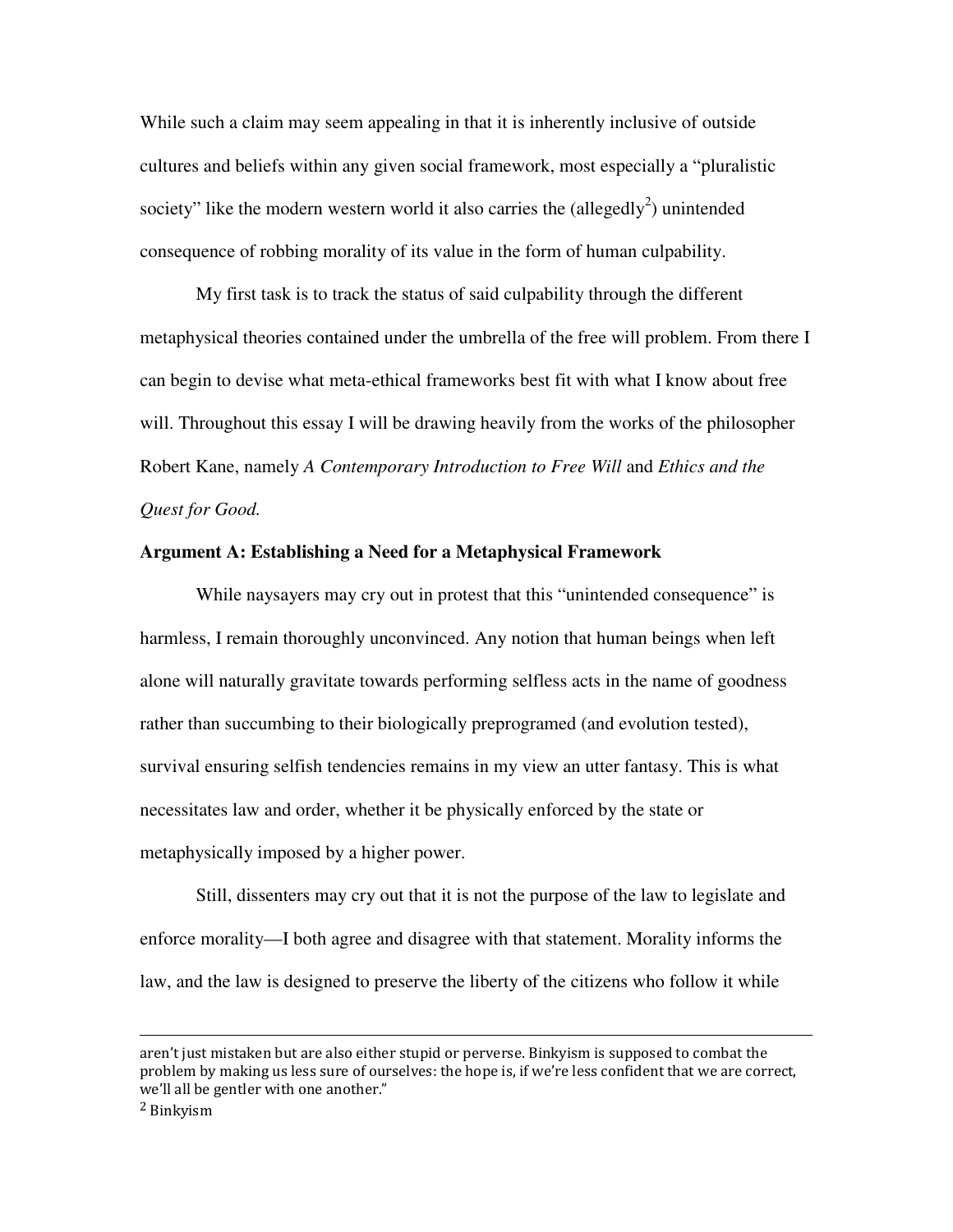guarding their freedoms and their lives from those who would harm or infringe on either. To quote Kane:

"Debates about free will lead to issues about crime and punishment, blameworthiness and responsibility, coercion and control, mind and body, necessity and possibility, time and chance, right and wrong… it touches ethics, social and political philosophy, philosophy of mind, metaphysics, theory of knowledge, philosophy of law, philosophy of science, and philosophy of religion."<sup>3</sup>

 As one can see, the Stakes are high. As I will show in the following pages, the same "freedom" that these western societies pride themselves on cultivating loses value alarmingly quickly when agents in said society are no longer held accountable for their actions. In short, moral culpability is the thing that gives our freedom value.

Some people reading this might already be objecting on the grounds that most of what I am referring to are surface freedoms—namely, mundane choices we make every day, consciously and unconsciously. What possible moral implications could the brand of milk I choose to buy have? Again, I believe Kane says it best when he makes the distinction between surface freedom and freedom of will. The former amounts to making the decisions described above while the latter amounts to agents being able to do the things we want (and the freedom to have done otherwise should we have wished it) free of any constraints, physical, psychological, or otherwise.<sup>4</sup> What happens though if the distinction isn't between which brand of milk to buy? Without some constraints to inform our actions, be it legal, moral, or physical, what would stop an agent from choosing to go

<sup>3</sup> Kane, Robert (I). A Contemporary Introduction to Free Will. Page 2. Oxford University Press. 2005. <sup>4</sup> Kane (I), Page 14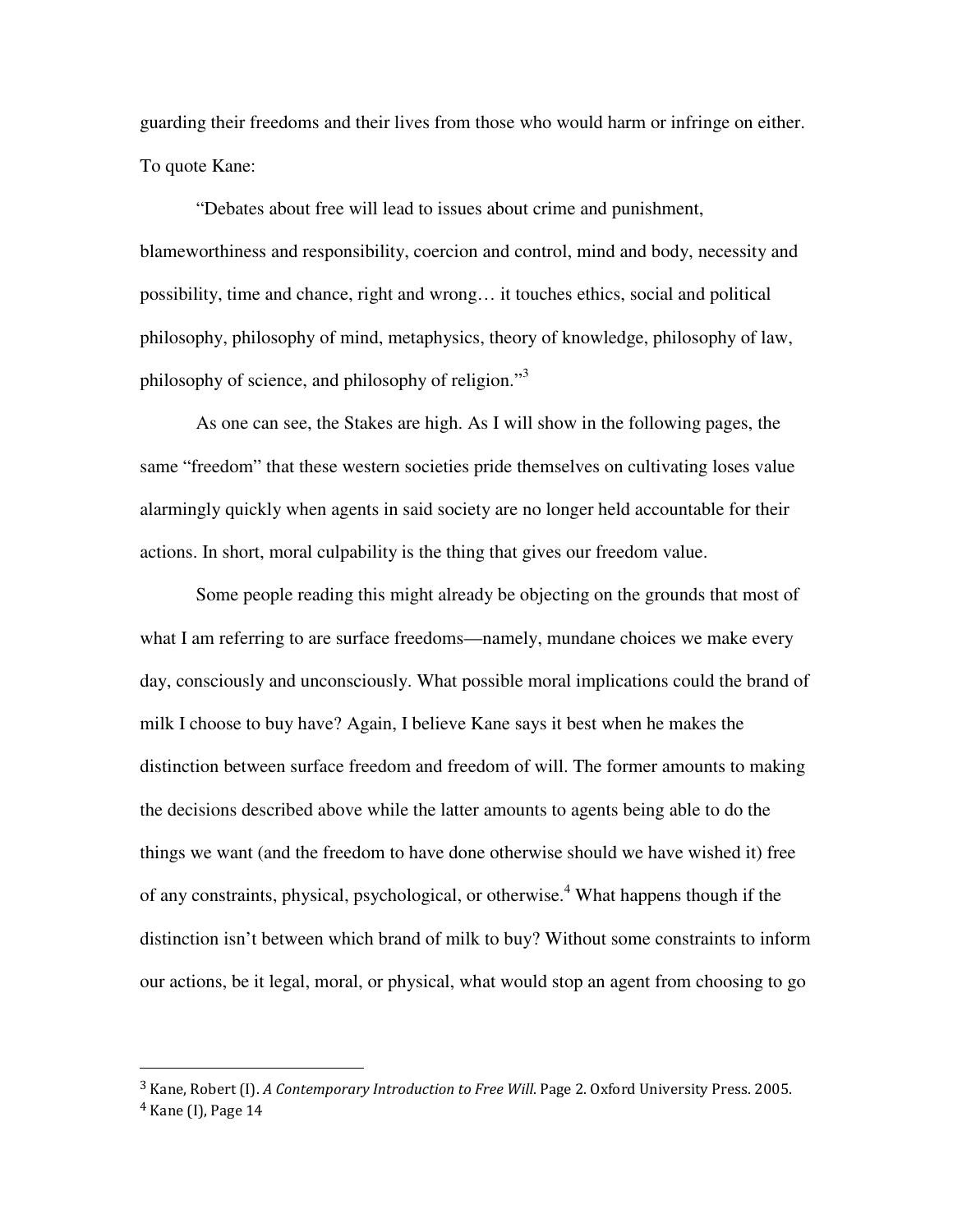buy milk or go shoot the people next door instead?<sup>5</sup>(Unless you are Ted Bundy, in which case you are on your own)

Science, religion, philosophy and psychology all present differing viewpoints as to what governs the actions of moral agents. (This list is short for the sake of brevity and in no way is meant to be comprehensive or binding) Physicists may say that all of our actions are determined by the vibrations and movement patterns of particles at the atomic level while psychologists may assert that free will is simply a grand self-deception society engages in out of fear of being controlled (both of these theories representing determinism). Religious authorities, be them teachers or holy texts may assert a vast multitude of possibilities. Most religions serve the important social function of teaching people the right way to act in accordance with the rules of a given society (a crude definition for ethics), the metaphysical implications being either that these behaviors being promoted are either the expressed will of a divine power or that all actions and events involving the physical world and agents in it are simply actors in a cosmic opera that has been playing out since the beginning of the universe.

Philosophy offers us innumerable ways to address the way humanity should exercise freedom. The study of ethics informs us what actions are right and wrong while asking questions about our freedom to make right or wrong decisions entails a multitude

 $5$  Ted Bundy was a serial murderer and rapist who was found guilty of killing 30 different women in seven states over a four year period. After multiple intense vetting processes by a number of criminologists and psychiatrists, he was found to be completely sane and claimed full responsibility for his actions after being convicted, much to the surprise of the general public. When asked about his motivations for his horrendous crimes, he had this to say "I'm the most cold-hearted son-of-abitch you'll ever meet" and "I'm not going to kid you. I deserve certainly the most extreme punishment society has…I think society deserves to be protected from me and others like me" (1989 interview with James Dobson) The important thing for my purposes here is that Bundy seemed acutely aware of the evil of what he had done, albeit without the emotional reaction of empathy. He self-reported that his desire began with addiction to pornography which eventually grew into a fetish for violence against women. Ted Bundy was executed in Pensacola, Florida by the electric chair in 1989.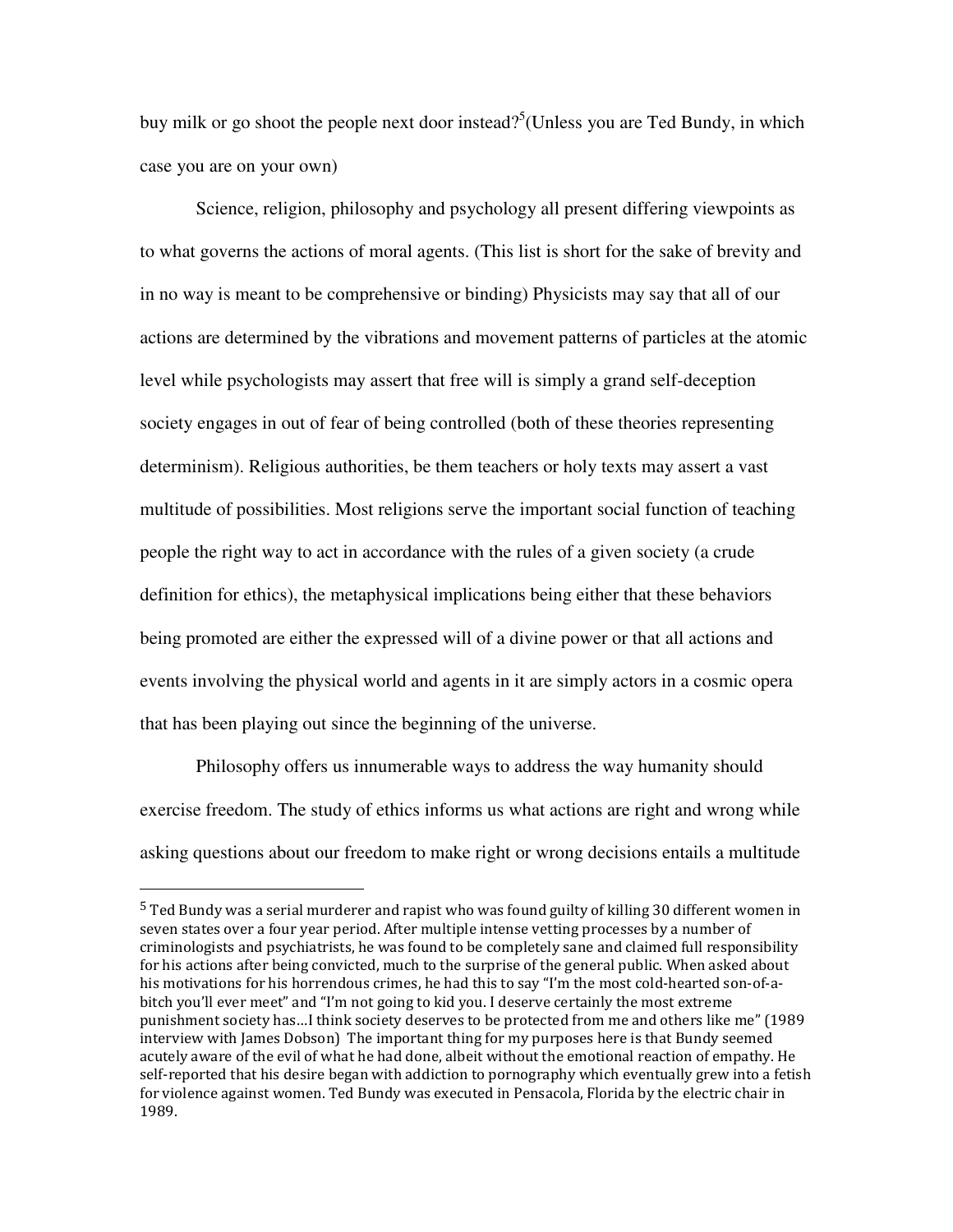of facets worth considering. Let us return to the potential positions posited above through physics and psychology. The belief that all actions taken by agents are preordained by either our biological make up or the vibrations of the universe is known as determinism.

Determinism becomes problematic for culpability in two key ways. The first issue is that if determinism is true, then people are not truly free in any sense as the supposed choices made by agents have been predestined for them. This inference leads directly into the second problem which is if agents are not actually making decisions themselves due to unseen forces beyond the control then said agents cannot be held responsible for their actions (Here I am presupposing that the ability to do otherwise is a necessary and sufficient condition for free will and thus moral culpability).

Whether or not one endorses determinism or not, one can easily see the problems this creates for us not only as agents but also as a supposedly well-functioning and just society. How can we rightly convict and imprison a fellow agent if they did not truly elect to do whatever wrong thing it was that landed them in court in the first place? People who endorse this view may counter that punitive action like incarceration or execution at that point would be for the benefit of the society itself by removing a threatening agent from the general population, but this view almost entirely negates any potentially redemptive aspects of justice.

The second major issue with determinism is culpability. How can an agent be responsible in any moral sense if the agent was not free to choose the actions in question? Throughout my study of this issue, I have yet to find any account by a determinist reconciling culpability with this theory. Taking this into account, for the rest of my essay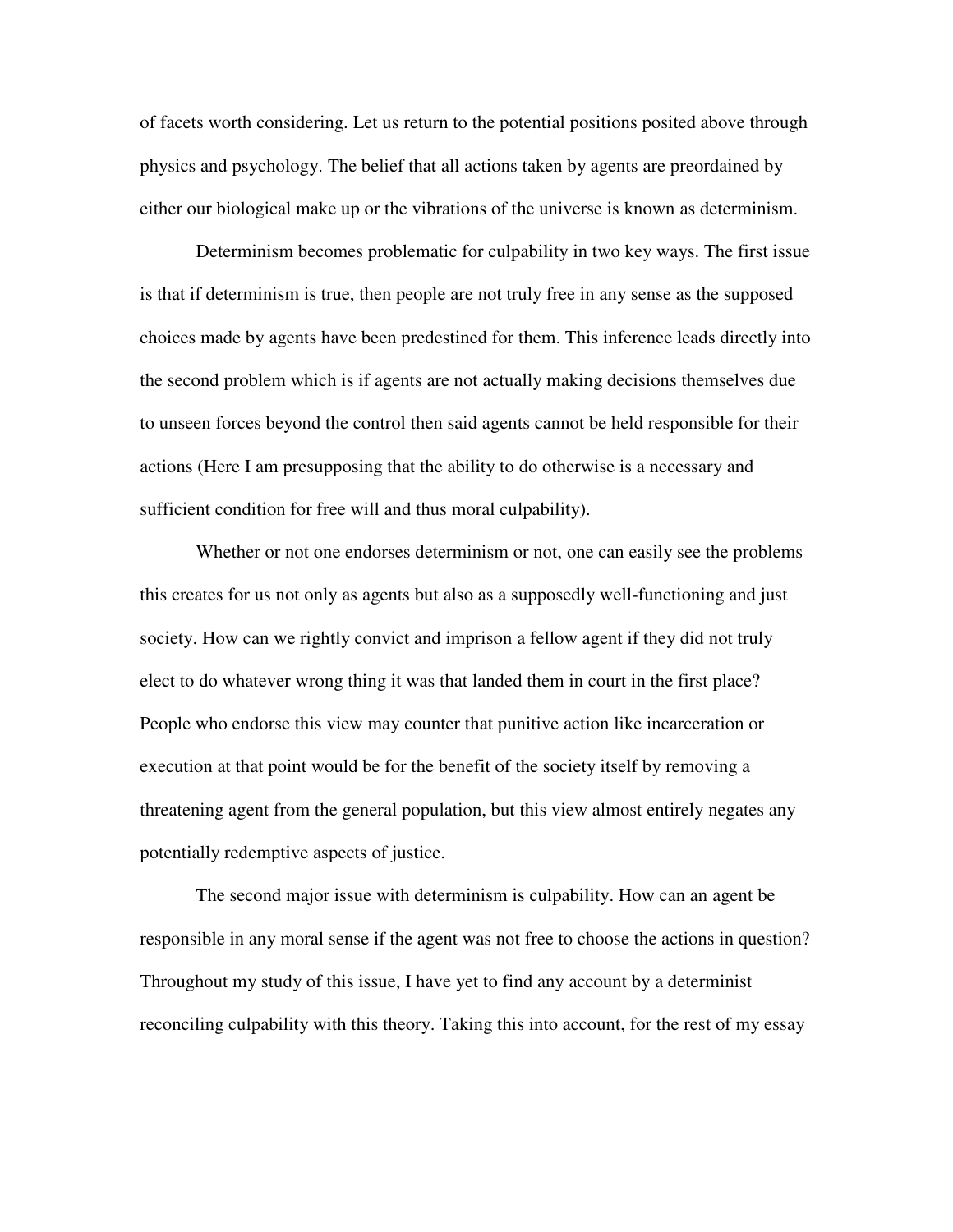I will be ruling out determinism as a potential backdrop for my moral-metaphysical framework.

The next theory of free will I wish to discuss is compatibilism, which holds that there really is no conflict between free will and determinism after all and that any supposed conflicts between these two schools of thought boil down to misunderstandings of both concepts. Compatibilists maintain that freedom means that as an agent one has the power or ability to take a given action free of any constraints that may befall them, be it physical, coercive, or compulsive. The key difference here lies in one's ability to do otherwise—one could have done otherwise had the agent wanted to, however since in the physical sense such alternative possibilities remain hypothetical, adherents to this view believe that this situation can still fall into the determinist camp<sup>6</sup>. Upon examination it becomes easy to see how this view of the world became very popular amongst the enlightenment crowd (Hobbes, Locke, Hume and company) as a way of seemingly maintaining human culpability through freedom but also attempting to account for their ever-shifting world view as new developments in the sciences seemingly explained away the mysteries of existence and human endeavor. As convinced as these great men of the 18<sup>th</sup> century were, I am still skeptical. It seems to me that while in the hypothetical sense our potential actions that we could have taken do not carry any weight morally or metaphysically, if there is only one road that we could have taken for whatever reason, be it atomic vibrations or predestination, then we were not truly free to make the other potential choices and that our culpability is merely an illusion.

<sup>6</sup> Kane (I), Page 13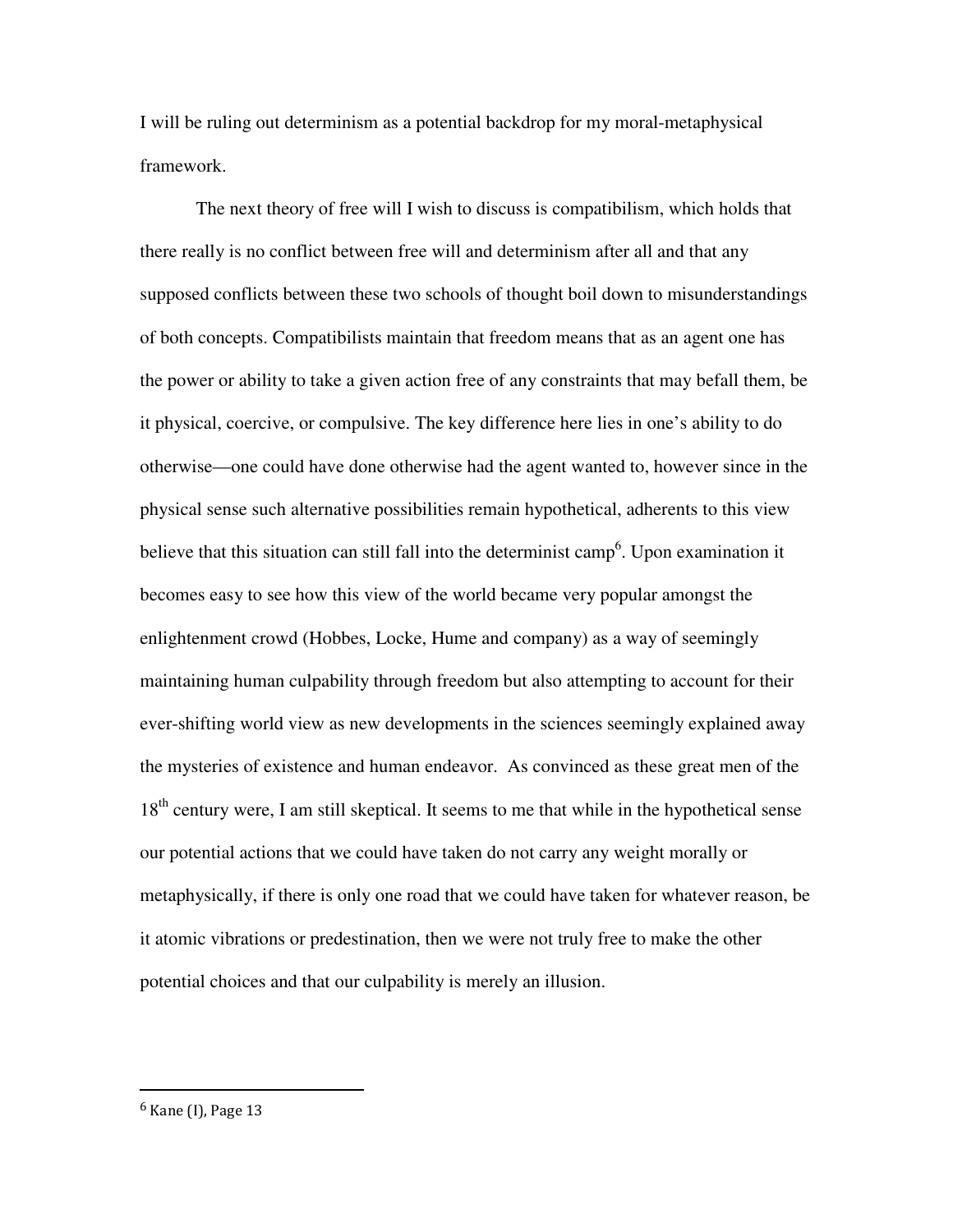Compatibilists may respond that the important thing here is not to confuse causation and constraint, meaning that while we must realize that our current decisions are immediately informed and affected by our previous ones—cause and effect, I am sitting here writing this essay instead of walking to the beach because I have made prior decisions to procrastinate—I am not actually constrained to sit in this chair. I am perfectly capable of not finishing this assignment, failing the senior capstone class and subsequently not graduating from college. (Not) My response to this criticism lies in the opposing philosophical camp, Incompatibilism. The philosopher Peter van Inwagen is perhaps the most prominent incompatibilist thinker working today and to counter the above inference that our decisions are caused by the past he asserts the Consequence argument. If determinism is true in any sense, then all of our actions are the consequences of either the laws of nature or past events. We lack the power or ability to affect the past or the laws of the physical universe, therefore the consequences of these things, including our own actions, are ultimately not up to us.<sup>7</sup> For those thinkers looking to assert our culpability, Incompatibilism looks quite promising.

I will consider the next theory, Libertarianism. Libertarianism in the context of free will refers to the belief that agents have metaphysical freedom —that human agency is not constrained by any outside forces such as atomic vibrations, neural wiring, or divine predestination.<sup>8</sup> For those looking to assert and defend culpability as I am, one would be hard pressed to find a theory that fits this need better than libertarianism.

That is not to say that Libertarianism lacks its fair share of critics. Dissenters argue that if human existence were truly not bound by any of the potential parameters in

<sup>7</sup> Kane (I), Page 23

<sup>8</sup> Kane (I), page 32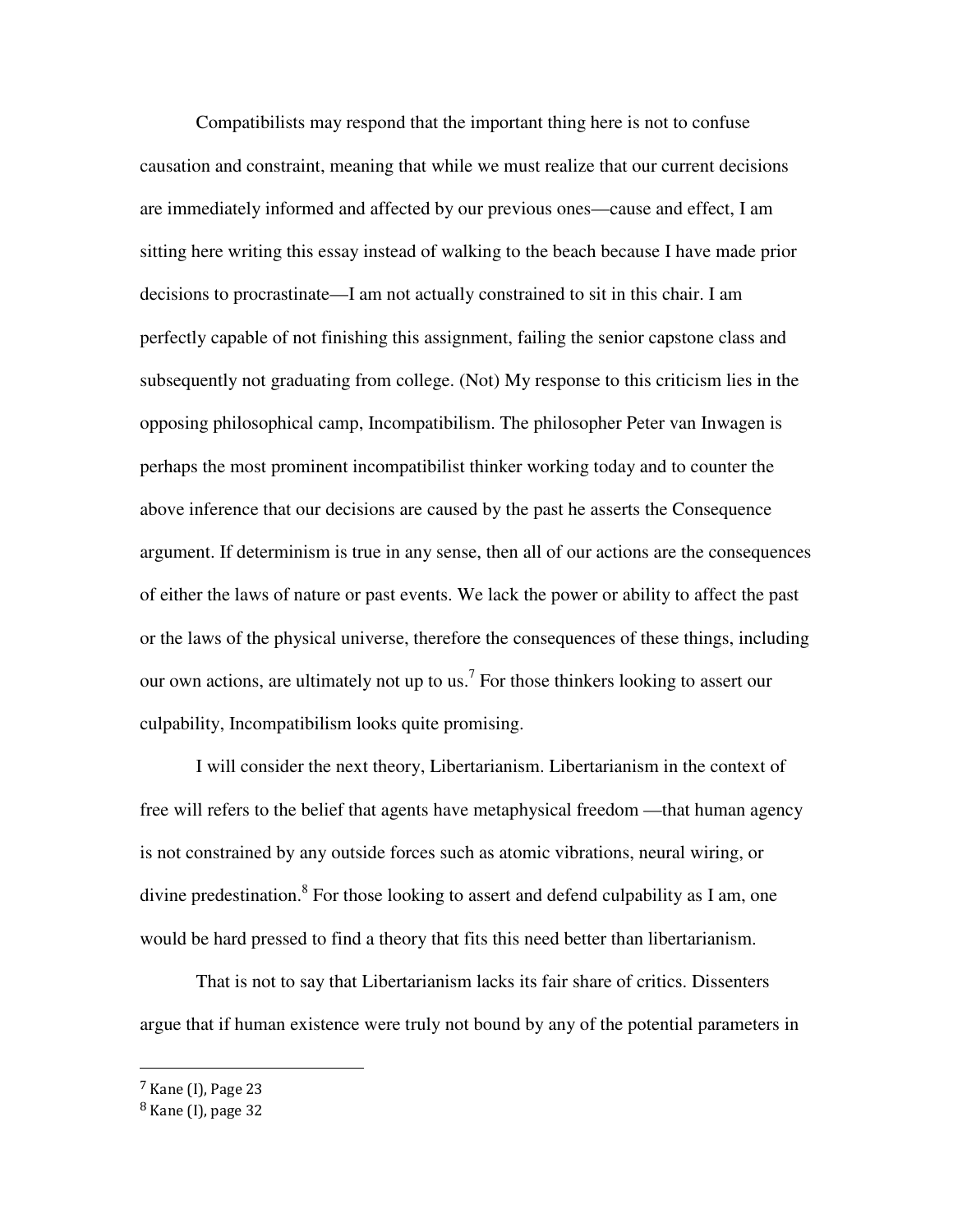question, be it the laws of the physical universe, our brain chemistry, or intervention from a divine force, then the only thing left is chaos. The randomness that pervades throughout human existence would act as a parameter to freedom in and of itself; Kane uses an example of a man whose arm suddenly twitches while he is cutting a piece of fine linen, causing him to ruin it.<sup>9</sup> It would seem that such an event would be a hindrance to the man's will, impeding him from freely achieving his purpose.

While I agree that randomness would in this case become a hindrance to the man cutting linen, the important aspect for my purposes is the effect said parameter would have on the man's agency. When it comes to uninterrupted decision making, randomness may even heavily influence the choice of a given agent while necessitating nothing about that particular decision. Kane uses the example of a man deciding between Colorado and Hawaii for his vacation—though he enjoys skiing and has many friends in Colorado, the man is free to choose to go surfing in Hawaii instead.<sup>10</sup> With this in mind I wholeheartedly believe this theory is the right backdrop when it comes to grounding my defense of human culpability.

# **Argument B: Identifying what that Metaphysical Framework Entails**

 "The starting points of our enquiry are two of the conditions for modernity namely, pluralism and uncertainty—which have played a pivotal role in raising doubts about the possibility of objective values and ethical standards in the minds of ordinary persons and in the human sciences and philosophy." <sup>11</sup>

<sup>&</sup>lt;sup>9</sup> Kane (I), Page 35

<sup>10</sup> Kane (I), Page 36

<sup>&</sup>lt;sup>11</sup> Robert Kane (II). *Ethics and the Quest for Good*. Page 8. Cambridge University Press. 2010. E Book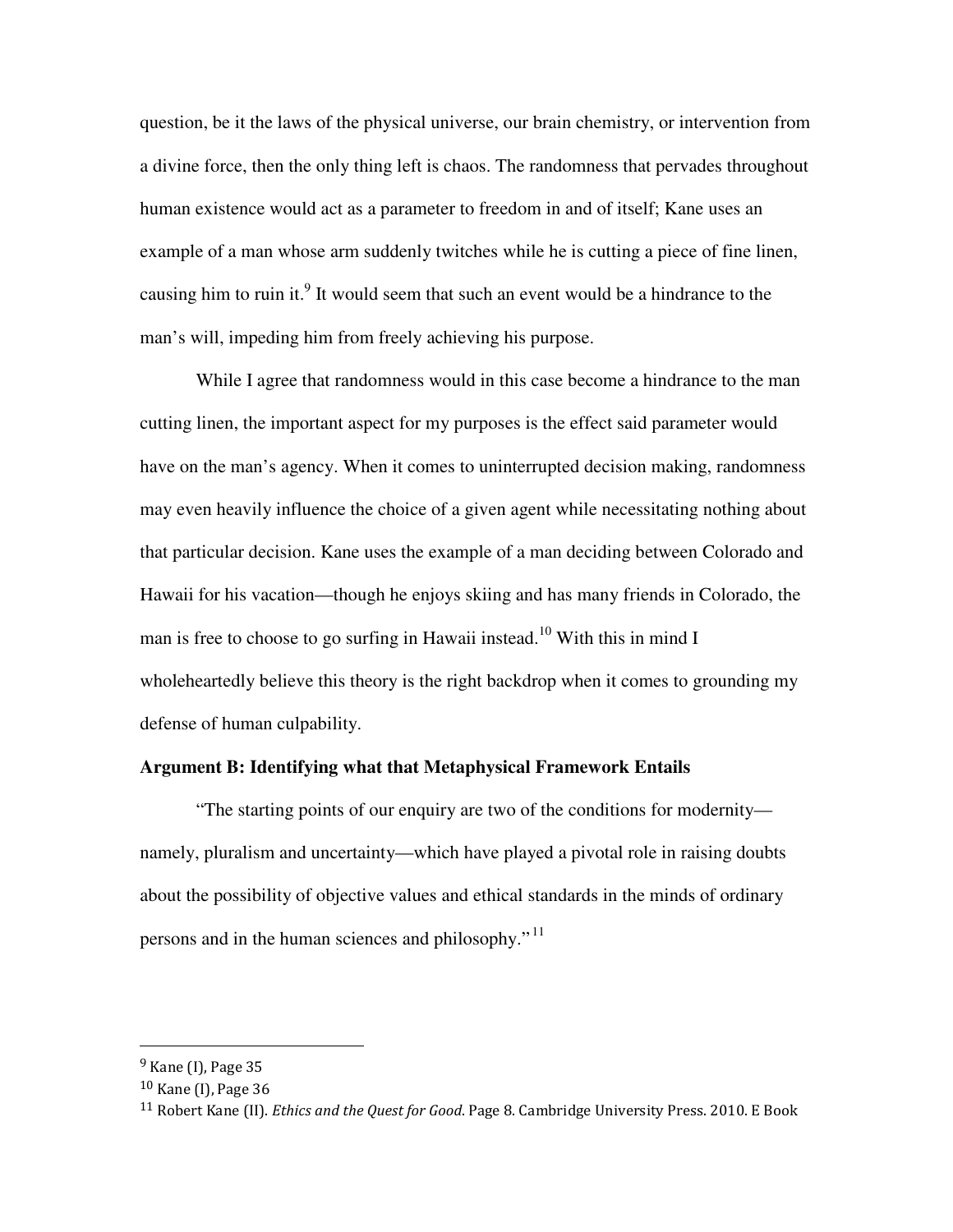Up until this point I have examined the metaphysical theories that dominate the free will problem. My next concern primarily deals with another aspect of metaphysics: Meta-ethics. Like Metaphysics, Meta-ethics is the branch of analytical philosophy that deals with the foundations of the nature of right and wrong—how it is we can know what is moral and immoral—as opposed to normative ethics which is concerned with the actions taken by the agent individually. In ancient times these two disciplines would have been undertaken together—Plato and Aristotle both believed that searching for that which is the source of goodness was just as relevant to philosophy as doing those things they judged to be right. The modern day separation of normative and meta-ethics is a product of the same postmodernist mindset that right and wrong only apply in the context of one's obligations towards another and that good and evil do not matter in and of themselves. On this point Kane has this to say:

"A number of philosophers, including Bernard Williams, have noted that the tendency in modern times to think of morality in this narrow way—as a matter of obligations or duties we have towards ourselves and others; and they have contrasted this view with that of the ancient philosophers who meant by the study of ethics an inquiry into the nature of the good and the good life generally".<sup>12</sup> I will have more to say on this in a little while.

Meta-ethical theories about the nature of right and wrong typically divide into three main camps. The first camp is moral absolutism, which is the idea that right and wrong exist and remain unchanging in a metaphysical sense as they relate to human action. The second major theory is moral relativism which proposes that the ethical value

<sup>12</sup> Kane (II) Page 61.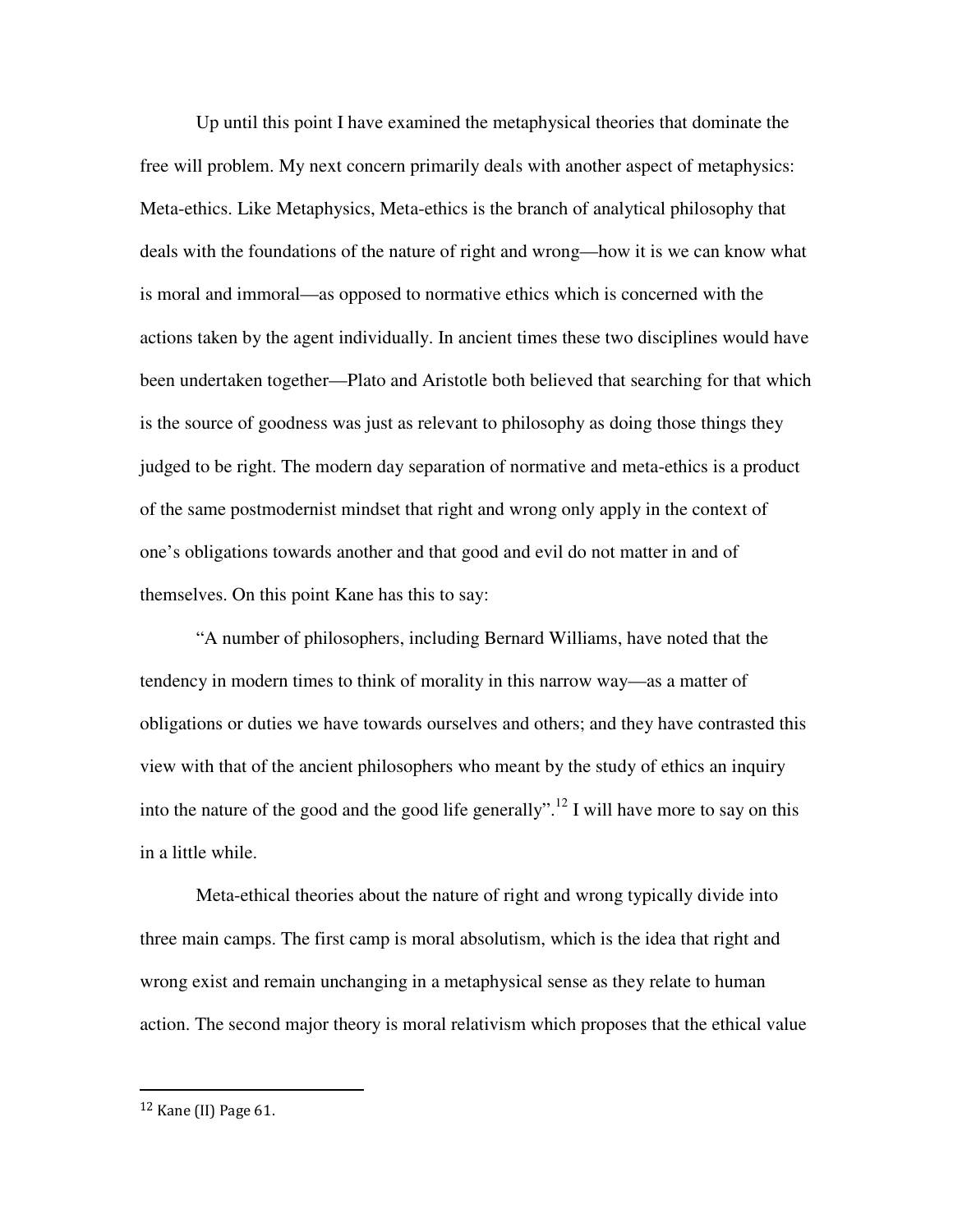of a given action is dependent upon situational factors and to a great extent are contingent upon the agent performing the action and the social context the action took place in. Finally, moral nihilism is the idea that there is no need for, nor is there even a way to measure, moral good and evil. I will consider each of these in depth now.

#### **Moral Nihilism**

Moral Nihilism, or simply Nihilism as it is more popularly known, is the theory that life and physical existence lack any objective meaning and that any and all supposed moral frameworks do not exist in an objective sense. The consequence of this view is that no moral decisions can be prescribed a value as being more preferable than another and that right and wrong are simply abstract cultural constructs humanity adheres to for social stability.

Popularized by Fredrich Nietzsche in the  $19<sup>th</sup>$  century, Nihilism is unique in that rather than promoting a certain normative ethical construct for its adherents to ascribe to, it rejects granting value in any moral sense and instead asserts two potential viewpoints regarding morality. The first ethical theory (if you can call it that) endorsed by nihilism is error theory, which states that no matter how hard people try to assert any sort of objective moral framework fall short of truly prescribing value to moral judgments. The second theory found within the nihilist worldview is expressivism, which holds that any and all value attributed to moral judgments are false because they are simply the opinion of the agent in question. (See the "Binkyism" footnote on page 3)

On an interesting note, meta-ethical nihilism (if there is such thing) becomes a problem in that it is a self-refuting argument to say as a meta-ethical law meta-ethical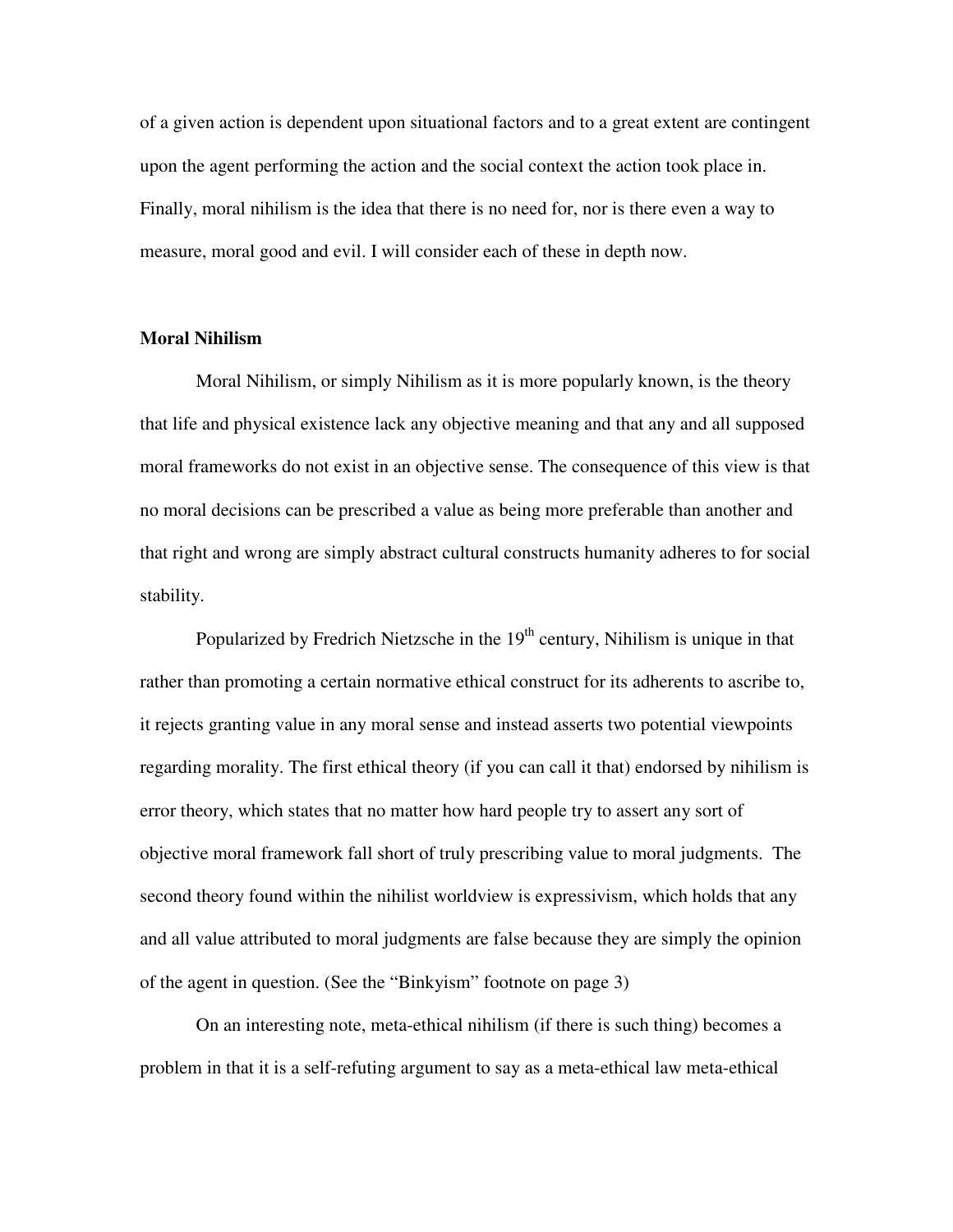truths do not exist in any sense. In short, Nihilism is a dud when it comes to trying to establish metaphysical free will, however it may not rule out physical free will as the randomly generated universe may still be developing—in that instance, one would have to discern if the expanding and contracting movements of the cosmos had any sort of physical impact on human agency. (But that's another essay, for another time.)

## **Moral Relativism**

 Moral Relativism is the meta-ethical theory that the moral value of a given action is contingent upon the cultural context in which said action is taking place. In this view, right and wrong differ according to the people group being judged. This worldview is the absolute epitome of the postmodern thought I have set out to debunk.

 Three main normative theories arise from the meta-ethical construct of moral relativism. The first one bears the same name as its parent worldview. Moral relativism from a normative standpoint refers to the theory that morality is entirely contingent on the society practicing it and specifically that all prescriptive claims made by a practitioner of the theory only stand up to scrutiny when they are made within the context of that respective agents culture.

 The second normative theory that arises from meta-ethical relativism is consequentialism or utilitarianism. While it may seem slightly odd to see this theory nestled up to normative relativism, it is important to see that they necessarily derive from the same meta-ethical worldview. Utilitarianism, while asserting that there is a right and wrong course of action for an agent to take, shifts the moral value of each possible action based on the context in which it is being performed. Largely the brainchild of the great  $19<sup>th</sup>$  century English philosopher and politician John Stuart Mill, consequentialism holds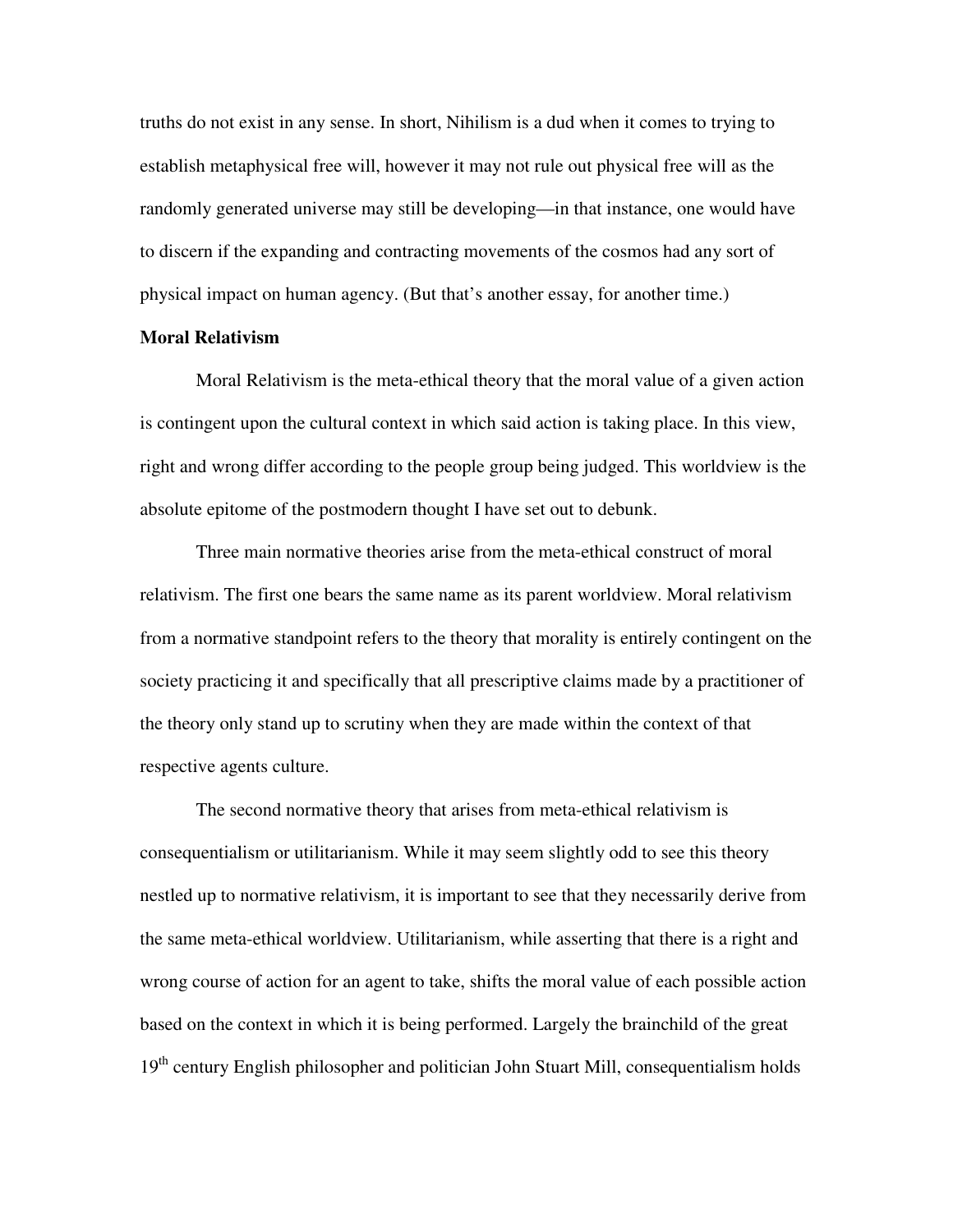that the end goal of morality is the maximization of pleasure and happiness for the largest segment of people possible while simultaneously minimizing the pain and suffering of the corresponding group. Mill's primary motivation when promoting utilitarianism was the benefit of the public--- as a member of parliament he was often exposed to and consequently sympathetic to the needs and desires of Britain's working class.

The way I see it, two main problems arise here: first, how does one define and quantify pleasure or happiness? It seems that is an overtly subjective criterion on which to predicate moral judgments and value. John Stuart Mill attempted to address this problem facing Utilitarianism in his book of the same name.<sup>13</sup> "Those who know anything about the matter are aware that every writer from Epicurus to Bentham who maintained the theory of Utility meant by it is not 'something to be contrasted with pleasure but pleasure itself together with the absence of pain"<sup>14</sup> though later he attempts to qualify pleasure in the two main categories of higher and lower pleasures, I still have serious misgivings with this account of the good. His argument goes like this:

- 1. People experience two types of pleasure, A and B
- 2. People who have enjoyed both pleasures seem to prefer A over B
- 3. A is a higher pleasure compared to B
- 4. A is better than B.

 $\overline{a}$ 

At this point I believe it becomes clear that this argument is a little better than hedonism at this point. This is relativistic in two major ways: first, Pleasure, while seemingly stable across the human experience, ultimately comes down to personal preference and neural

<sup>&</sup>lt;sup>13</sup> John Stuart Mill. Utilitarianism. Fraser Magazine, London. 1861. E book. www.earlymoderntexts.com/pdfs/mill1863.pdf. Copyright 2012. <sup>14</sup> Mill, Page 4.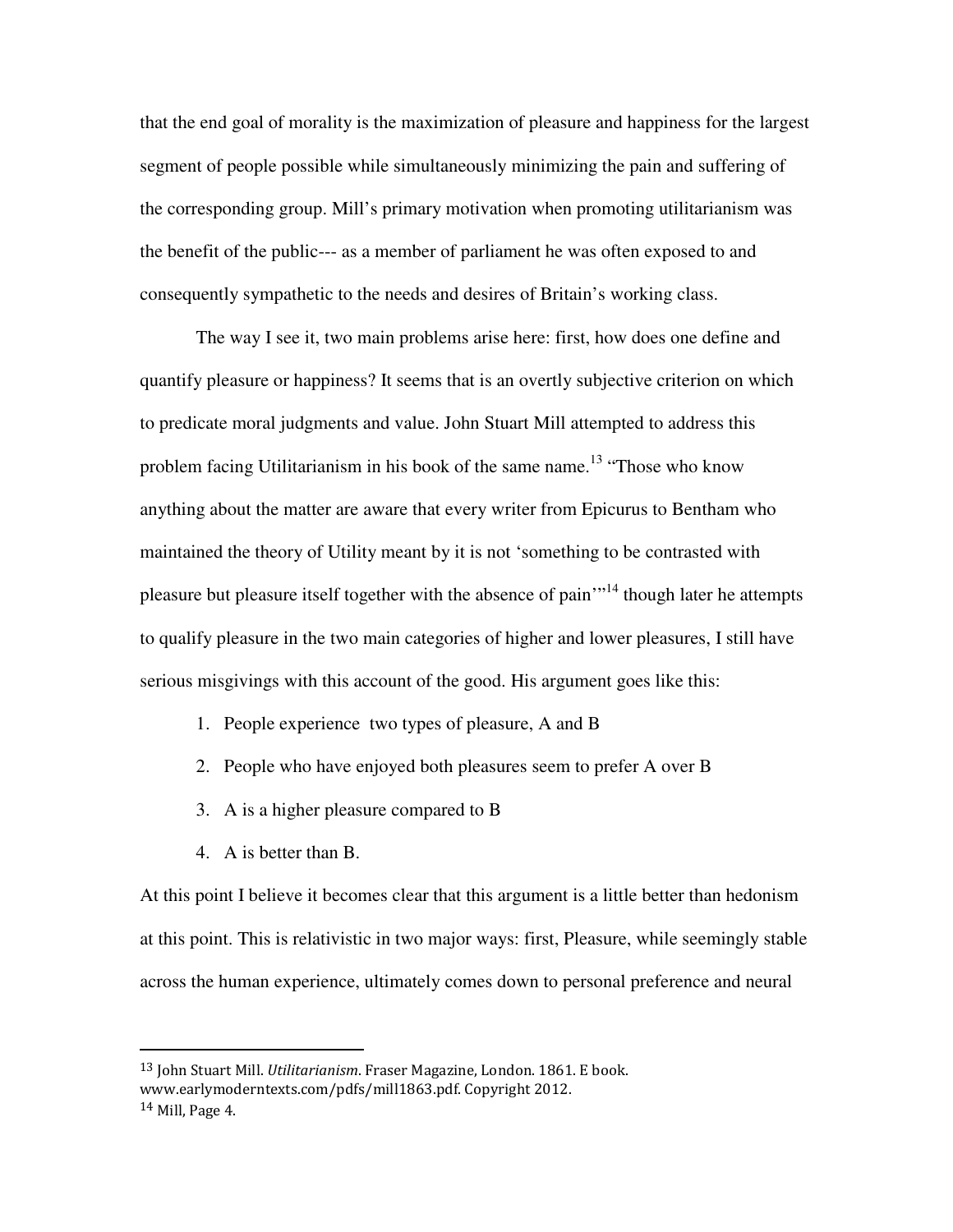wiring. While bathing is generally seen as a pleasurable activity to most people, someone stricken with Allodynia<sup>15</sup> would wholeheartedly disagree.

The second problem as I see it stems from the first. How can an agent make an objective moral judgment if the ethical system in place denies that such judgments are possible? Even if we ruled out people who specific medical conditions like the one mentioned here, how could one quantify one pleasure versus the other? Sexual intercourse and Opera are both intensely pleasurable, but in completely non-fungible ways. Taking this into account, I do not see how utilitarianism can escape from the relativist camp.

 The third normative theory I believe falls under the relativist meta-ethical world view is social contract theory. Written on by many thinkers over the centuries, this theory centers around what Thomas Hobbes referred to as the "State of Nature", a view of human existence prior to civilization in which he affectionately describes life as "nasty, brutish, and short" and as a "war against all".<sup>16</sup> The ethical theory arises out of man's need to survive such a horrendous existence, and this is most effectively accomplished by a mutual covenant where all partaking members consent to collectively give up some of their rights for the greater good—in other words, agent A promises not to perform act B as long as agent C promises not to perform act B either.

 Those who disagree with me will say that social contract theory isn't relativistic because of the universal applicability of the above claim. Most societies on earth have prohibitions against murder, theft, and differing forms of public indecency ("action B").

 $15$  Allodynia is a medical condition characterized by extreme pain upon stimulation of the skin, even from activities that would normally be enjoyable. This condition was made famous by Howard Hughes who struggled with Allodynia the majority of his life.

<sup>16</sup> Thomas Hobbes. Leviathan. London. 1651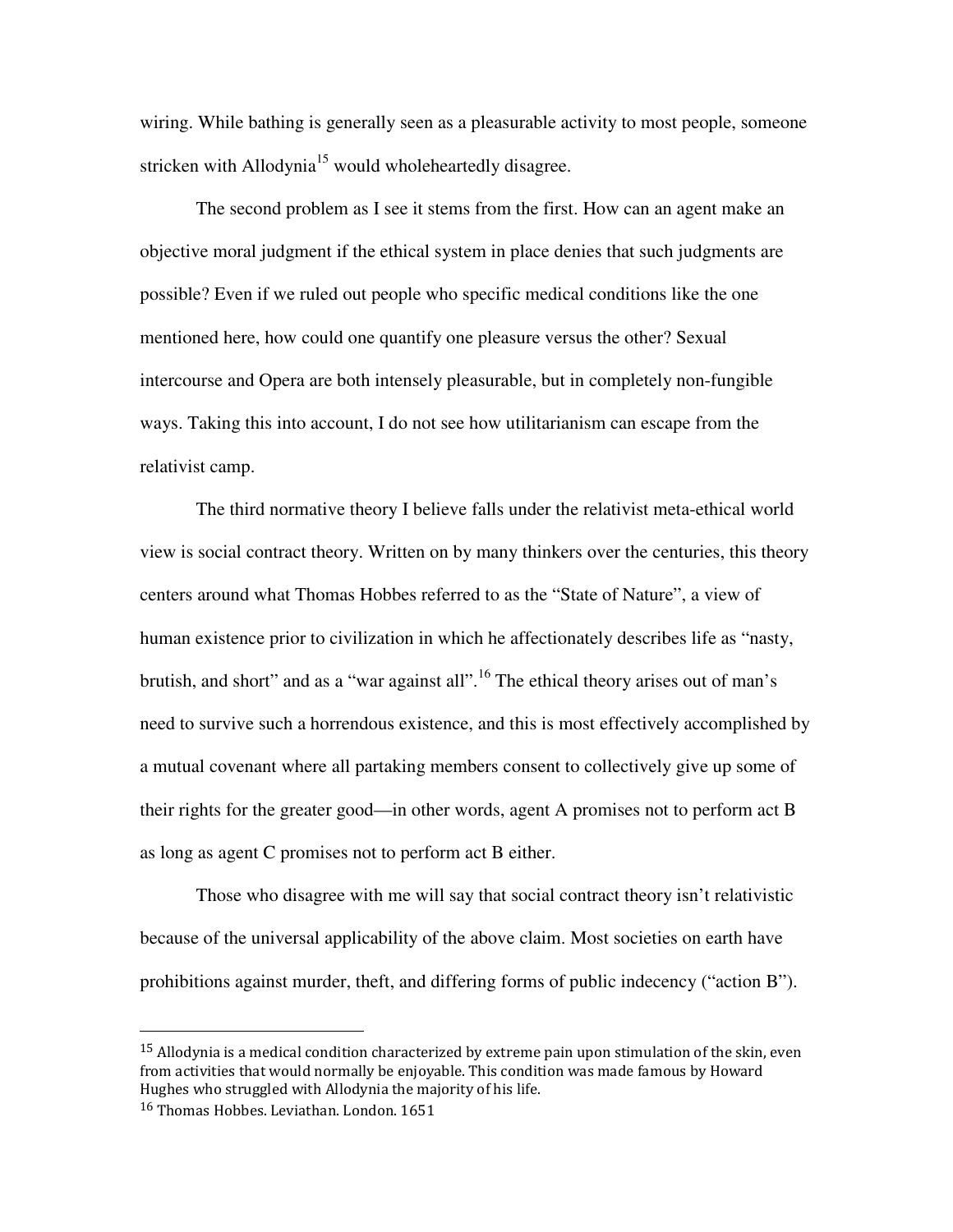That being said, I do not believe such a claim can be truly universal--one need not even imagine a potential world where "action B" is something totally random—this occurs across cultures all the time.<sup>17</sup> I also take issue with the hierarchical biases present with this theory—as many feminist and other social critics will point out, the social contract present in a feudal society would completely disenfranchise those on the lower rungs of the social order. For example, in Medieval Japan it was considered acceptable for a samurai to test his newly forged sword by killing any beggar he came across on his land. Similarly, in certain parts of sub-Saharan Africa, female genital mutilation is still widely practiced as a means of preventing female infidelity. In both of these societies, the contract being practiced is entirely predicated on those exercising control. This makes the theory relative to those practicing it and provides shaky footing at best for establishing an objective measure of agent culpability.

 As a sight anecdote, the last component to consider, and potentially the saving grace for the utilitarian normative view is consequentialism. Consequentialism, while often going hand and hand with the hedonistic aspects of utilitarianism, does offer the redemptive quality for my purpose in that agents are held accountable for the results they produce. Regardless of the society where it is being practiced, the agent in question would still have to answer for whatever it was he or she brought about. (this will become relevant later on in my argument)

#### **Moral Absolutism**

 $17$  For example, in aboriginal Australian culture it is considered wrong to mention the names of the dead once they have passed on from this life—such an action is deemed unlucky and also disrespectful to the person in question. In most western societies, not referring to or talking about a dead relative on purpose would be considered extremely rude and an insult to the memory of that individual. This cultural dissonance did not arise out of any biological or societal necessity as some critics would normally point out when it comes to most cultural difference, it is completely contingent on the culture practicing the individual action.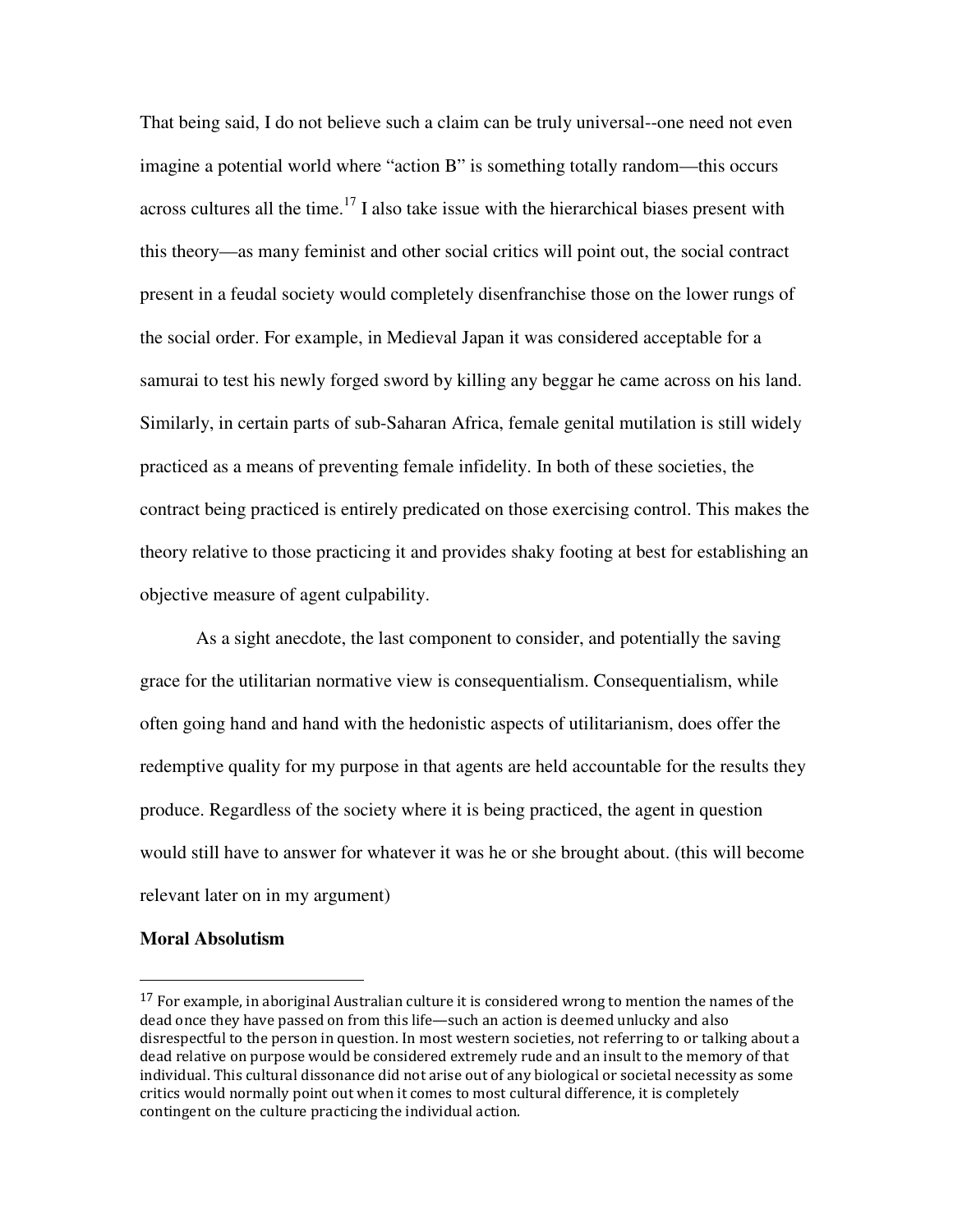Moral absolutism holds that it is not only possible for agents to know right and wrong, but that it is morally necessary for one to discern these things as part of human flourishing. As mentioned above, moral absolutism has its roots in the theories of some of the most ancient thinkers in western thought and pervades throughout the majority of prominent faith systems as a part of a larger religious metaphysical worldview (though each of these religions may have vastly different verdicts regarding the source, motivations, and moral maxims derived from said worldview).

It should come as no surprise after taking this into account that one of the most prevalent normative ethical constructs to arise from this meta-ethical worldview is Divine Command Theory. Initially made infamous by Plato in the *Euthyphro*, Divine Command Theory holds the view that we can know what is right and wrong based on the instruction from a divine source, namely holy texts as interpreted by religious scholars and leaders. This theory has taken American Protestantism by storm over the last century and consequently enjoys a place of honor amongst pop Christianity in the United States and abroad, with the bible serving as the primary means by which humans are to discern the proper way to conduct their lives and to use as a source of goodness on earth.

The second normative theory to materialize out of moral realism is Natural Law Theory. Originally conceived in antiquity by Aristotle, the concept of Natural Law came to be popularized in the western cannon by the medieval philosopher St. Thomas Aquinas. Natural Law Theory holds that we can discern what is right and wrong through observation of the physical universe—that the divinely-preordained order we see in nature is indicative of good and likewise the disruption of that order as evil. Due to the work and influence of St. Thomas on reconciling Aristotelian thought with Christianity,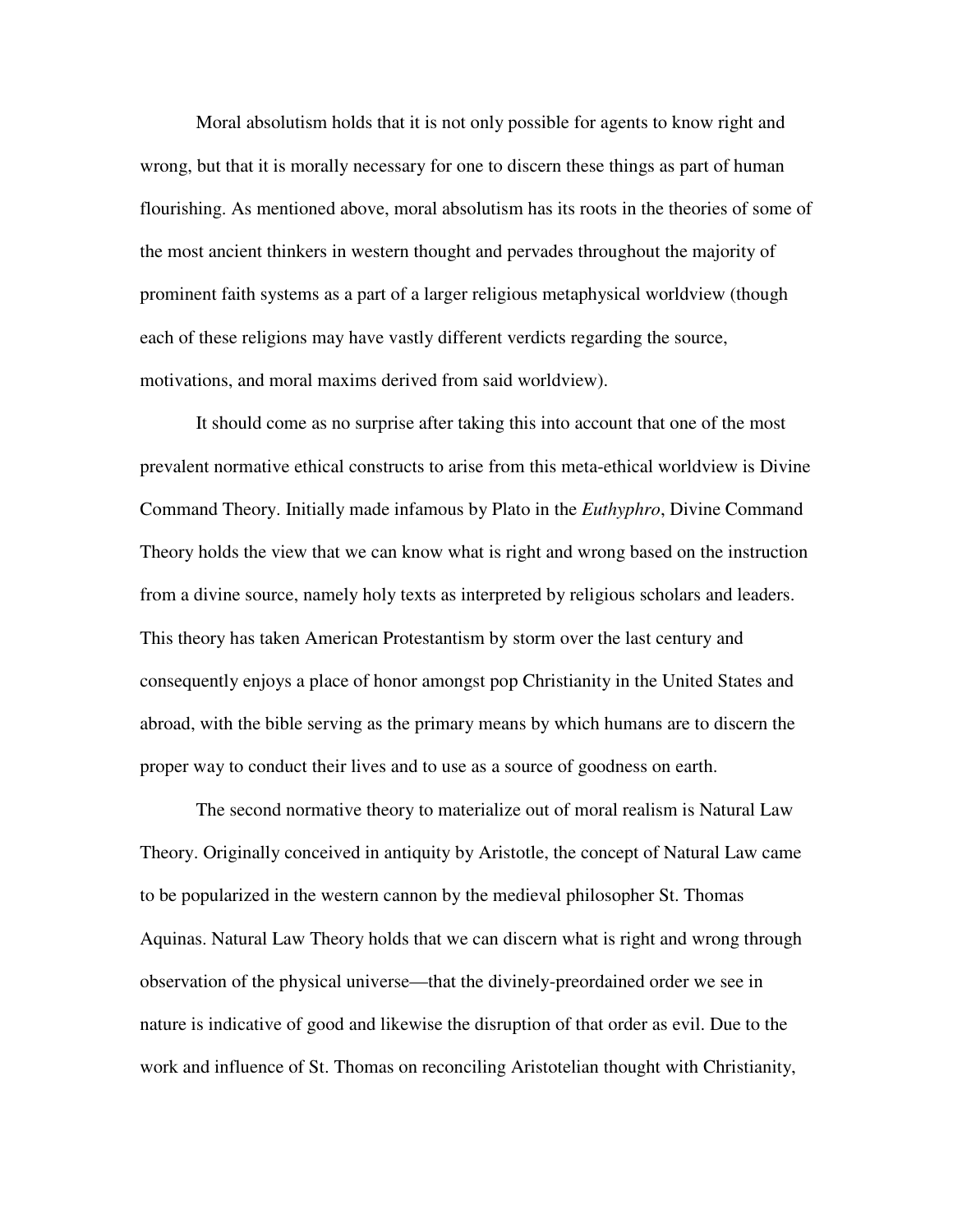Natural Law Theory enjoys the position of authority for the Roman Catholic Church and consequently for over one billion people worldwide.

The most unique view certainly to fit within the theory of moral absolutism is Deontological ethics. Theorized by the continental philosopher Immanuel Kant in the 18<sup>th</sup> century, Deontology holds that the moral maxims prescribed by it are entirely *a priori,* meaning they exist independently of anything we usually relegate to the realm of experience and that all such moral maxims are absolute and unflinching no matter the circumstance. Murder, Theft, and lying are all and will always be wrong—even if done for a supposedly moral reason such as protecting the innocent from harm or retrieving a previously stolen item for its original owner. I call Deontology unique not because of the severity of its claims but rather because it asserts them without necessitating the authority of a divine power.

## **Putting it Together**

Where does this leave us? For 15 pages I have lead my readers down a trail covering the metaphysical accounts of free will and meta-ethical accounts of morality and the normative theories they entail. Now comes the time for me to reconcile these accounts together in order to what I assert to be the mutually exclusive options we face either meta-ethically objective morality exists and humans as agents are culpable for their actions, or we cannot reconcile any of the theories of morality with our metaphysical accounts of free will and the whole thing falls apart.

 First up to bat is determinism. Determinism rules out culpability by asserting that all of our choices are predetermined before we make them and our interactions with the greater universe are contingent in some way on either atomic movement, biology or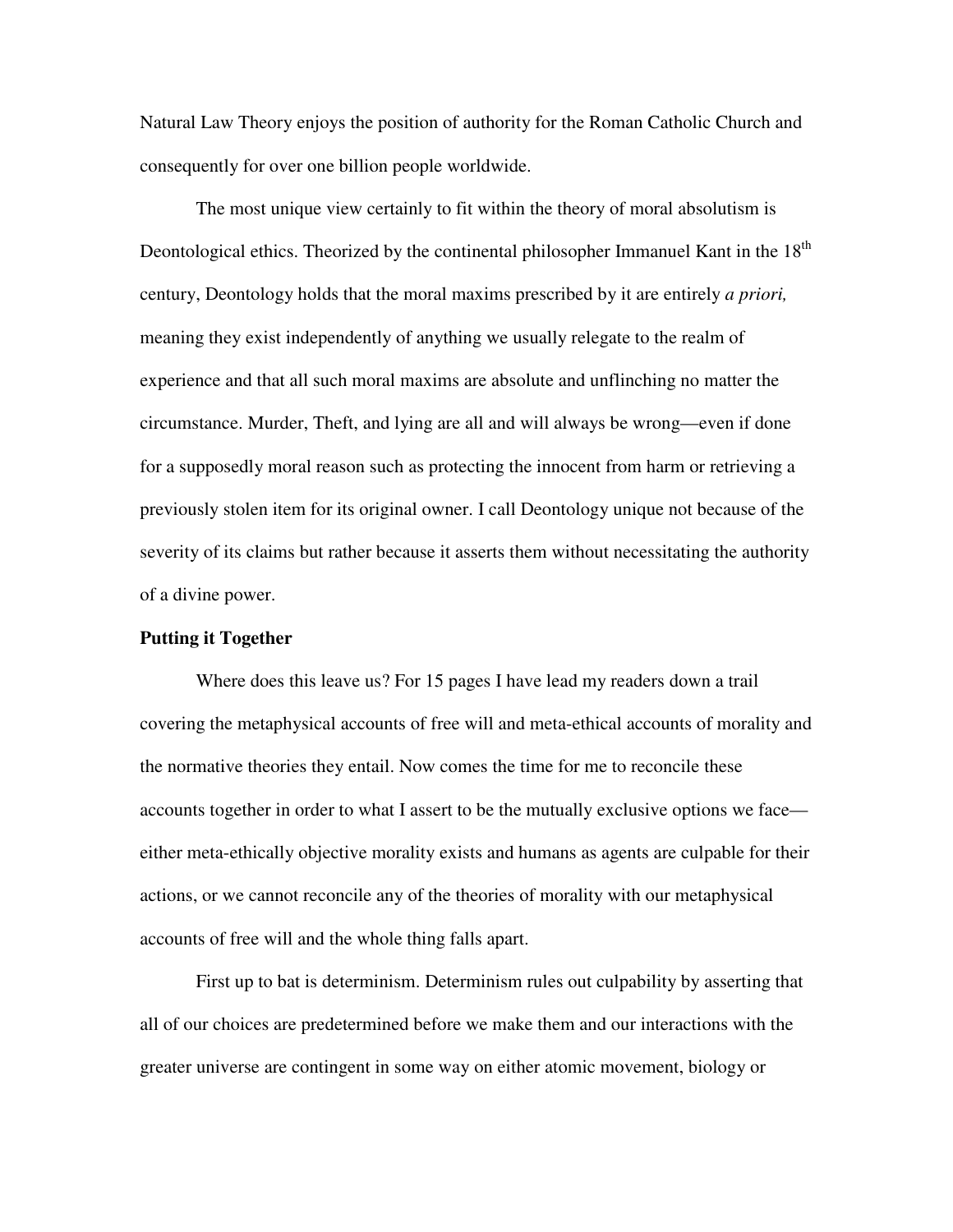psychological conditioning. (I have a feeling Nietzsche would really enjoy that assessment) The endpoint with this theory is that we do not have free will. Determinism is out.

 Compatibilism is, by its very nature, an interesting case. Due to the nature of freedom in allowing for causation the compatibilist worldview, two normative theories immediately come to mind—divine command theory and Deontology. Divine command theory is compatible with metaphysical compatibilism because God (one of the potential constraints on free will being divine foreknowledge) is the source of all morality in this case. In the normative account of Divine command theory, God serves as both the beginning and the end of human moral discourse, challenging agents to perform actions according to his plan for humanity. Deontology is also compatible with compatibilism in that the agent is bringing about the action for its own sake—the fact that moral truths are seen as *a priori* serves as both a motivating and qualifying factor for culpability within this meta-ethical worldview.

 And now we come to Libertarianism. Libertarianism asserts wholeheartedly that human agents have free will, and thus said agents are entirely culpable here. What does this mean for our normative considerations? The first thing we can infer from libertarianism is that if we are indeed metaphysically free, it is for two potential reasons. The first is that a higher power endowed us with the ability to exercise our moral muscles to find our way in the universe—this fits nicely with divine command theory, deontology, and the slim glimmer of hope found in the consequentialist aspect of utilitarianism. The point is, metaphysical libertarianism is a strong candidate for discerning meta-ethical and normative principles. On the other hand, if libertarianism is true because the universe is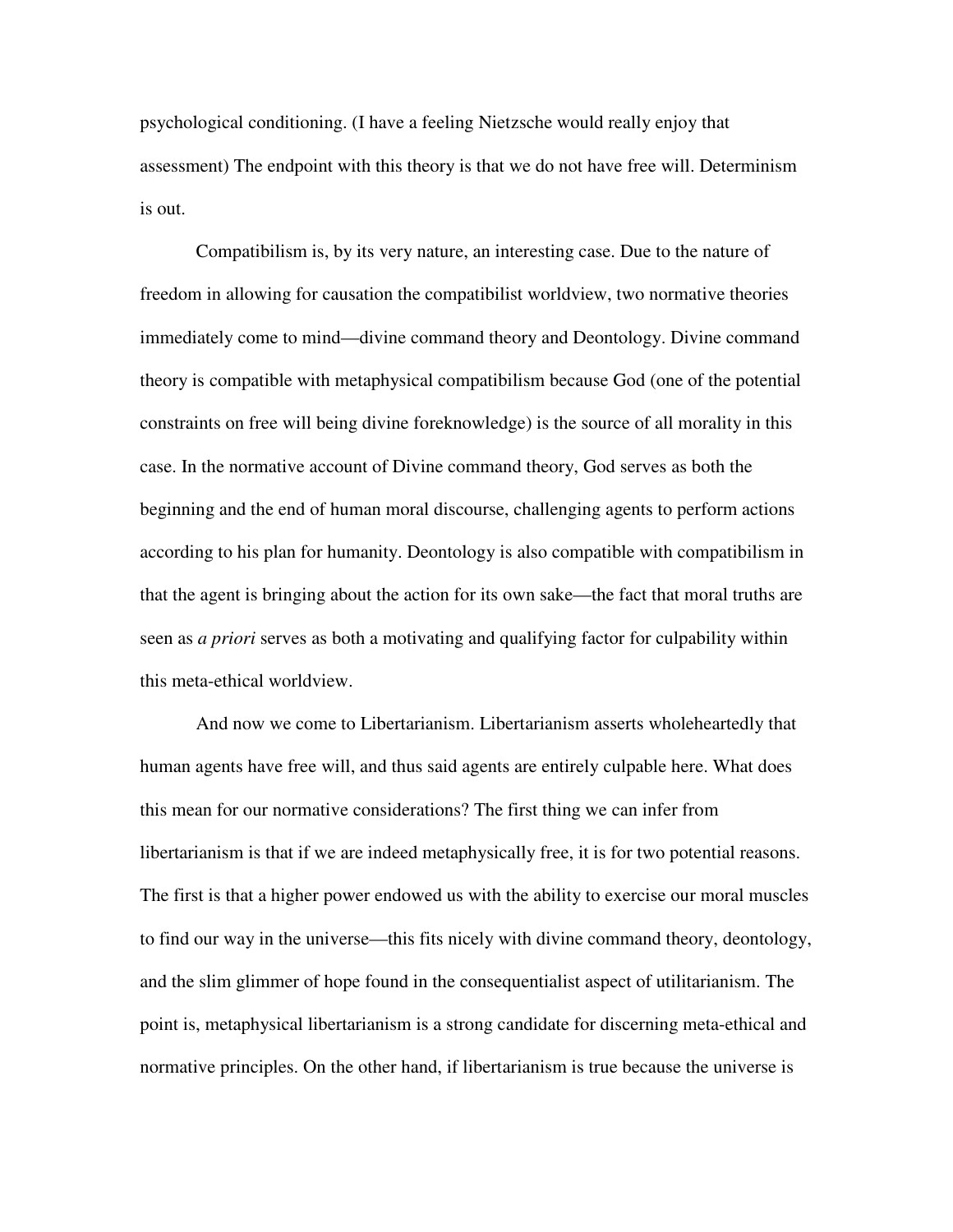came about from a random singularity at some point in the distant past, then we are put in an interesting place when it comes to discerning human culpability. This is the one place where metaphysical nihilism could actually (albeit strangely) serve as a morally informative principle by showing implying the most freeing account of free will we could imagine: If God (or any other objective, all powerful, vindictive force does not exist, we would not have to interact with the moral parameters set by objective accounts of morality. If the universe is truly indetermined in the context specified here, then metaethical morality does not and cannot exist in an objective sense.

If I was a gambling man, I would put my money on the libertarian account of metaphysics, owing my decision to the way it provides both metaphysical and metaethical space to maneuver in order to uncover the mystery of how man is to live. As Dr. Fischer said in his presentation referenced at the beginning of this paper, "you are more than welcome to disagree with me."

And now we have reached the end. I would like to quote Dr. Fischer by saying that "Even if I somehow discovered there is but one path into the future, I would still care deeply how I walked down that path. I would aspire to walk with grace and dignity. I would want to have a sense of humor. Most of all, I would want to do it my way."<sup>18</sup>

<sup>&</sup>lt;sup>18</sup> John Martin Fischer. *The Metaphysics of Free Will*. Page 216. Blackwell Publishers, Inc. 1994. Print